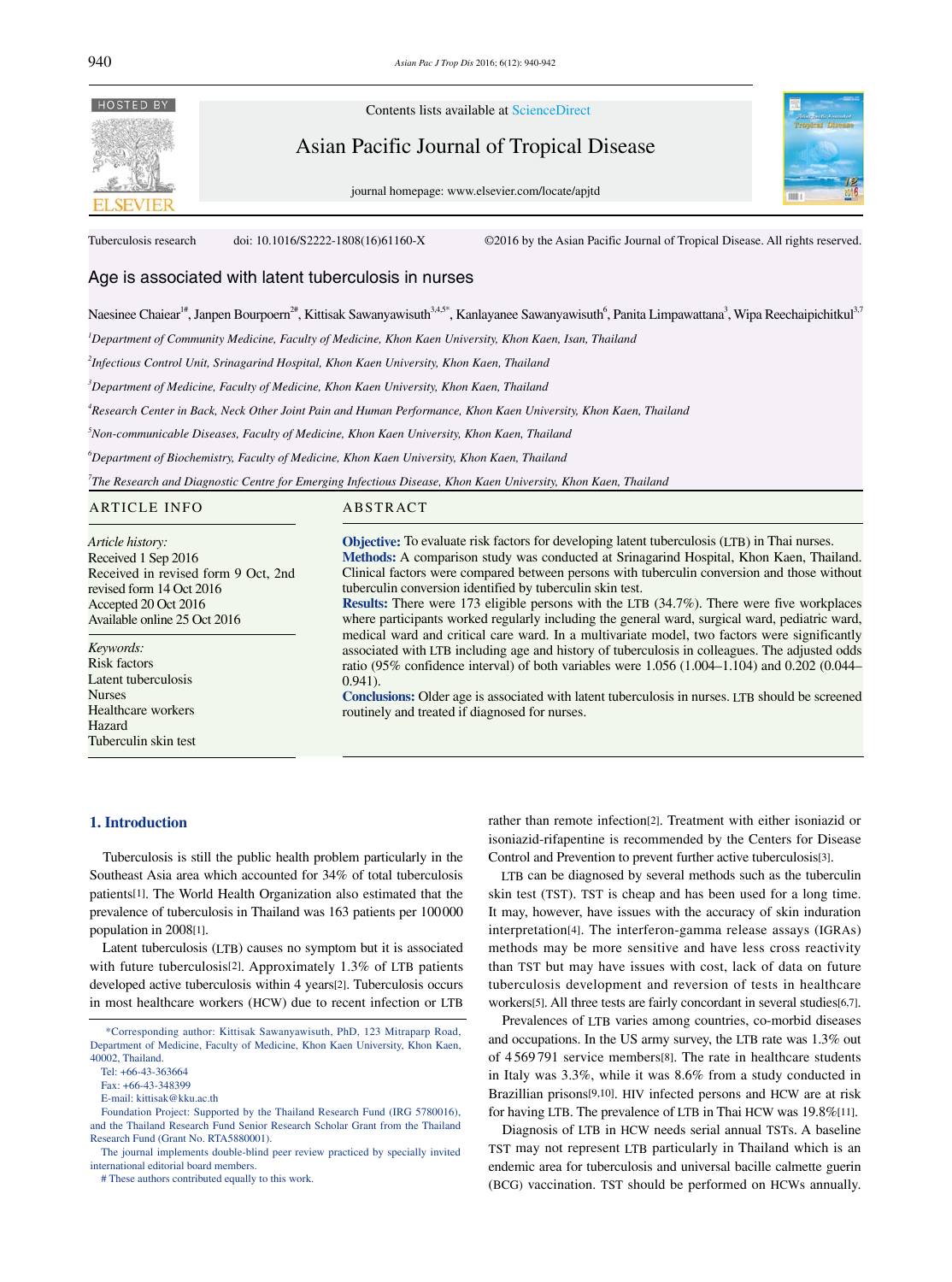**Table 1**

If the consecutive TST becomes positive after being negative at baseline, LTB is established[12]. The IGRAs method is not widely available in Thailand and other Asian countries due to high cost and unavailability.

 Among several HCW, nurses and nursing assistants play important role in tuberculosis care and are the most reported occupations to be at the highest risk for having LTB due to long contact times with tuberculosis patients[13,14]. The adjusted odds ratios (OR) of having LTB in nurses from Turkey was 1.5 (1.29–1.66)[15]. The report from Thailand also showed that nurses had adjusted OR for LTB of 2.3 (1.3–4.1) compared to office workers[11]. Several factors such as age or household contact have been shown to be related with LTB[2]. Risk factors of LTB in nurses, particularly in Thailand, an endemic area of tuberculosis, are limited.

 This study aimed to evaluate risk factors for developing LTB in Thai nurses. The results may be used to develop guideline to identify nurses at risk for LTB in Thai or Asian population where tuberculosis is as endemic as in Thailand. The specific aims of this study are to study the prevalence of LTB among nurses and to identify predictors of LTB among nurses in the endemic area of tuberculosis.

## **2. Materials and methods**

## *2.1. Study design*

 A comparison study was done at Srinagarind Hospital, Khon Kaen University, Khon Kaen, Thailand, between nurses with tuberculin conversion and those who had negative results of TST in 2 consecutive years.

# *2.2. Study population*

 Nurses and nursing assistants who had results of TST within 2 consecutive years were recruited. Persons were excluded if they had any of these items including a history of recent or active tuberculosis, an abnormal chest X ray, a history of diabetes mellitus, HIV infection, or had received any immunosuppressive therapy. The study population was a part of the previous study[11]. Persons who worked in outpatient settings were excluded due to less contact time with the patients.

 Participants with tuberculin conversion were compared with those who had negative results of TST in 2 consecutive years. Tuberculin conversion was defined if a person had a negative baseline TST on the first year and a positive TST in the next consecutive years. TST procedures were described elsewhere[11].

### *2.3. Data analysis*

 Baseline and clinical characteristics of those with and without tuberculin conversion were compared using descriptive statistics. Logistic regression analyses were executed to predict the development of LTB. All data analyses were performed with SAS software version 8.2.

# **3. Results**

 There were 213 persons who met the study criteria, among which 40 persons were excluded due to an outpatient working location. In total, 173 persons were included in the analysis, of which 60 persons (34.7%) had tuberculin conversion and were designated as the case group.

 The baseline characteristics and variables related to tuberculosis of the case and control groups were presented in Table 1. The case group was characterized by being of an older age, which had more male participants, a longer duration of employment, more persons with BCG scars, more histories of tuberculosis in family members, of tuberculosis exposure in the past year, of prevention by any methods and of using surgical masks.

#### Baseline characteristics of participants with and without TST conversion.

|                                                          | No conversion     | Conversion       | $\boldsymbol{P}$ |
|----------------------------------------------------------|-------------------|------------------|------------------|
|                                                          | $[n = 113, (\%)]$ | $[n = 60, (\%)]$ |                  |
| Median age (range) (years)                               | $31.5(19-50)$     | $38(23 - 57)$    | 0.089            |
| Female gender                                            | 109(96.5)         | 54(90.0)         | 0.097            |
| Median duration of employment                            | $8(2-25)$         | $13.5(2-25)$     | 0.206            |
| (years)                                                  |                   |                  |                  |
| General ward                                             | 19(16.8)          | 16(26.7)         |                  |
| Surgery                                                  | 18 (15.9)         | 8(13.3)          |                  |
| Pediatric                                                | 16(14.2)          | 7(11.7)          |                  |
| Medicine                                                 | 13(11.5)          | 10(16.7)         |                  |
| CCU                                                      | 47(41.6)          | 19(31.7)         |                  |
| Tuberculosis BCG scar                                    | 74 (65.5)         | 45(76.3)         | 0.146            |
|                                                          |                   |                  |                  |
| History of tuberculosis in family                        | 9(8.0)            | 6(10.2)          | 0.627            |
| History of tuberculosis in<br>colleagues                 | 15(13.3)          | 2(3.4)           | 0.039            |
| History tuberculosis exposure in<br>the past year        | 63(55.8)          | 38 (64.4)        | 0.274            |
| History of prevention by any<br>methods                  | 88 (77.9)         | 49 (83.1)        | 0.424            |
| History of using surgical mask<br>use                    | 99 (87.6)         | 54 (90.0)        | 0.640            |
| History of using N95 mask                                | 10(40.0)          | 7(33.3)          | 0.641            |
| History of using high efficiency<br>particulate air mask | 0(0.0)            | 1(20.0)          | 1.000            |
| Use of surgical mask at all times                        | 47(51.1)          | 28(57.1)         | 0.493            |
|                                                          |                   |                  |                  |

Data for no conversion and conversion groups may not be total of 113 and 60 persons, respectively due to missing data in individuals.

 In a multivariate model that included all significant variables at the univariate level (Table 1), the only two significant factors for tuberculin conversion were age and history of tuberculosis in colleagues (Table 2). The adjusted ORs [95% confidence interval (*CI*)] of both variables were 1.056 (1.004–1.104) and 0.202 (0.044– 0.941).

#### **Table 2**

The two significant factors for tuberculin conversion.

| Variables                                                            | ORs $(95\% \; C_I)$ | Adjusted ORs $(95\% \text{ } CI)$         |
|----------------------------------------------------------------------|---------------------|-------------------------------------------|
| Age                                                                  |                     | $1.053(1.004-1.104)$ $1.056(1.004-1.104)$ |
| History of TB in colleagues $0.229(0.051-1.039)$ 0.202 (0.044-0.941) |                     |                                           |

 Results of univariate and multivariate regression analyses showed independent variables, their crude ORs and adjusted ORs with 95% *CI* for being TST conversion.

# **4. Discussion**

 The LTB prevalence in HCW is varied among countries and can be high as 79%[16]. In the previous Thai report, it showed the overall LTB rate in HCW was 19.3%[11]. This study showed the LTB rate in nurses who worked at patient wards was 34.7%, while the LTB rates in nurses in Brazil, Saudi Arabia, and Germany were 54.5%, 12.9%, and 9.7%[17-19].

 Some work locations such as medicine or the emergency department are reported to be at a higher risk for tuberculosis[16]. In this current study, working in medicine wards had higher numbers